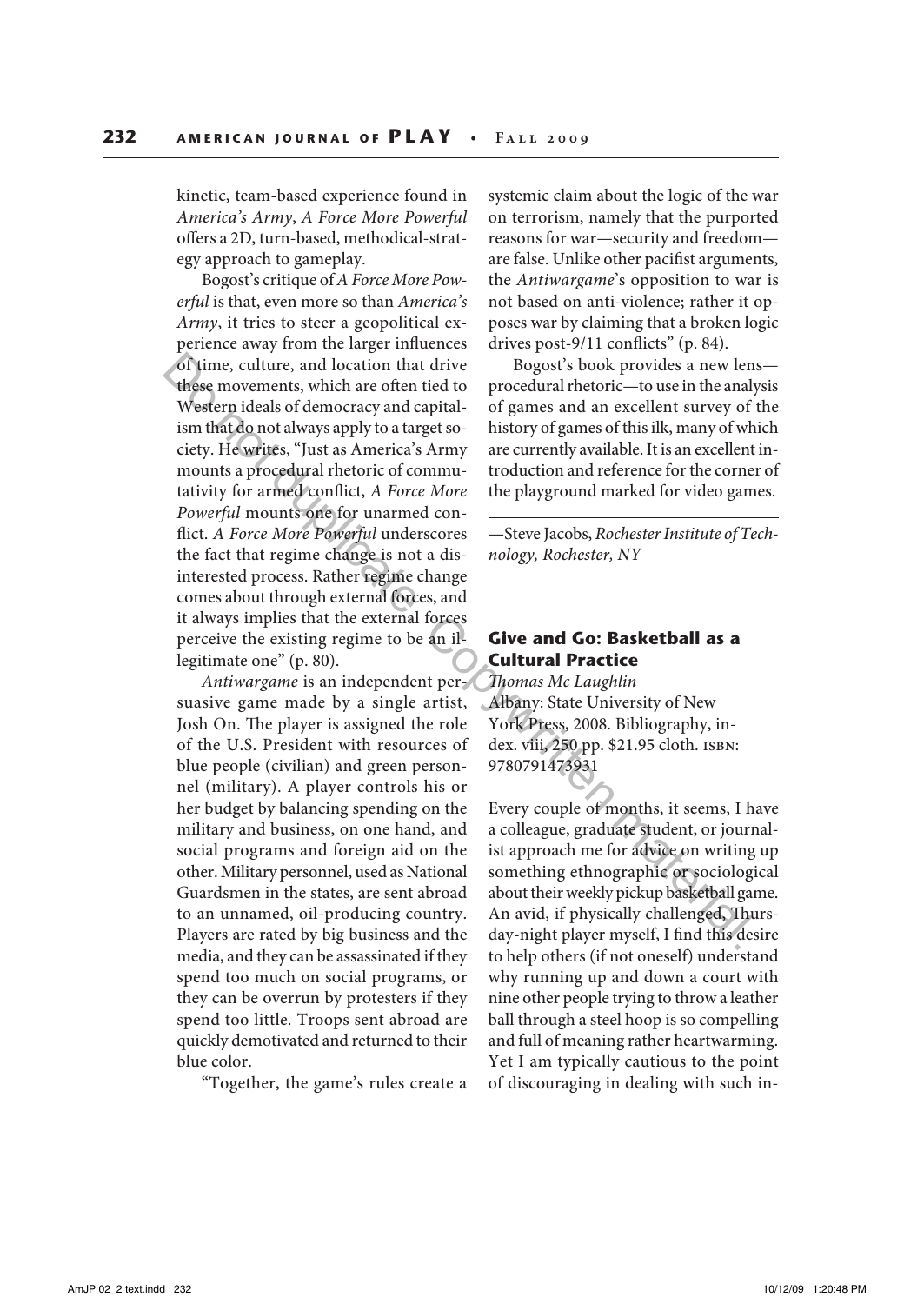quiries. It is, after all, far more difficult than most imagine to say something of interest or import in this well-worn terrain. Thomas Mc Laughlin's contribution to the genre rises above all this. Unparalleled in scope, coverage, quality of writing, and depth of thought, *Give and Go* sets a standard for others to learn from and aspire to.

Mc Laughlin's first and most basic contribution is to provide a rich, theoretically informed explication of the pleasures and communal requirements of actually playing pickup basketball. With passion for the game and a firm grasp on the scholarly literature pertaining to cultural practice and practices, Mc Laughlin, an English professor at Appalachian State University, gives voice to the embodied understandings and commitments that make pickup basketball meaningful and enjoyable. Numerous writers in the human sciences—in venues ranging from boxing to stock-floor trading to Muslim prayer rituals—have been grappling with Bourdieu's notions of habitus, embodied knowledge, virtue, and tacit understanding in recent years, and Mc Laughlin's treatment is, in my view, exemplary among them. will not agree with all of the commentary<br>
Melanghlin's first and most basic con-and conclusions, but if they share Mc<br>
bution's to provide a rich, theoretically Laughlin's passion for the game, they will<br>
formed explicat

And *Give and Go* is far more than a description of the experiential aspects of basketball. In the middle chapters of the book, Mc Laughlin draws upon basketball dynamics to develop a whole range of insights on contemporary social life and culture. Decision making and coordination on the court illustrate the cultural requirements of postindustrial culture. The community forms and ethical processes of the playground reflect and reveal the challenges of social organization in a democratic (and individualistic) culture. And, most obviously perhaps, the social dynamics played out in basketball reveal both what is problematic and potentially transformative about race and gender in contemporary America. Basketball, in each of these chapters, emerges not just as an object of study but also as a springboard for analysis that extends well beyond the confines of the court. Readers will not agree with all of the commentary and conclusions, but if they share Mc Laughlin's passion for the game, they will find it hard to resist being drawn into his intellectual orbit.

Mc Laughlin's unique ability to both get inside the game and weave connections to broader societal matters allows him to see beyond the orthodoxies and limitations of much sport scholarship and cultural criticism. I found his reflections on interpersonal race relations to be particularly thought provoking, for example, and his insistence on ethics and morality is virtually unparalleled in the sport literature. That said, Mc Laughlin is surprisingly conventional in his assessment of elite, mass-mediated forms of basketball.

The criticisms of what he calls "spectacle sport" offered by Mc Laughlin are not necessarily wrong. However, they are fundamentally tone deaf to the distinctive pleasures and functions of high performance sport, especially as experienced by spectators and fans. And what is revealed here, I think, is Mc Laughlin's own familiarity with and preference for informal, participatory forms of basketball practice. This orientation is more problematic than may first meet the eye. The problem with Mc Laughlin's participatory grounding is not only that it underestimates the potential benefits and satisfactions of big-time, organized basketball, or that it may overgeneralize from his own,